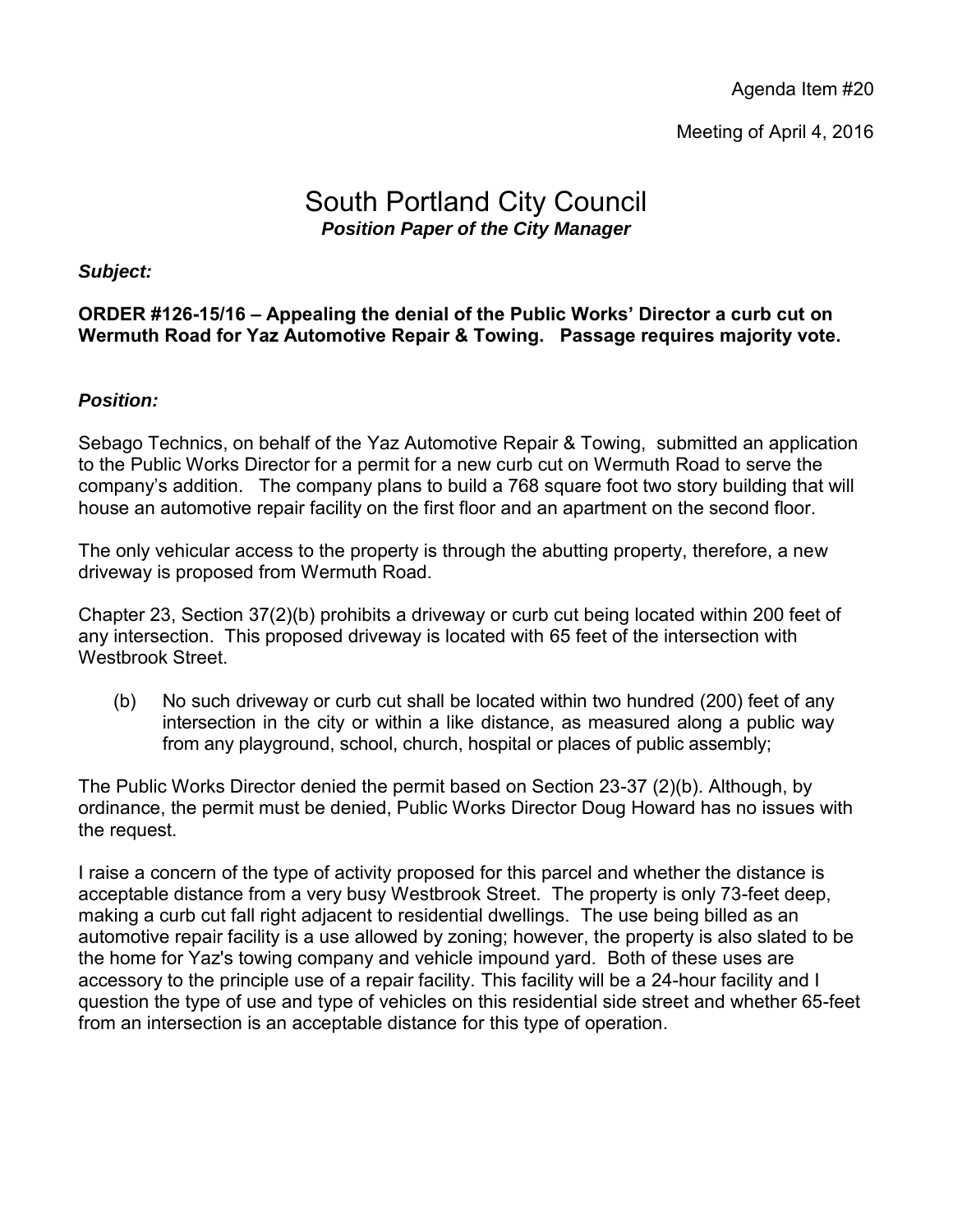Police Chief Ed Googins offers the following concerns on the curb cut waiver request:

Jim,

I would like to offer my comments in regards to the curb cut waiver request for the property at 600 Westbrook Street. This property is at the intersection of Westbrook Street and Wermuth Road with the curb cut request being on Wermuth.

Wermuth Road is a narrow residential street with no sidewalks that measures just 21 feet wide from curb to curb. Presently the west side of the street closest to Westbrook Street does not have any curbing. On the other hand, Westbrook Street does have sidewalks which forces pedestrians to leave the sidewalk and walk on the side of the street as they go down Wermuth Road. I am very concerned that this curb cut for commercial purposes, so close to the intersection and on a residential street entering into congested Redbank Village, will create conditions that will be very unsafe for pedestrians.

Redbank Village is an active and very family oriented community with many children that walk and play in the area. Wermuth Road is also an established route to the only neighborhood store within the complex which is right around the corner on Westbrook Street.

I appreciate your advising the City Council of my concerns as they consider this waiver request.

Ed Googins

A denial may be appealed to the City Council, who may, in its sole discretion, grant such an appeal if they find the ordinance standard has caused a "hardship" for the applicant.

#### *Requested Action:*

This item is in order for City Council consideration.

 $\Delta$  kms H. Hail **City Manager**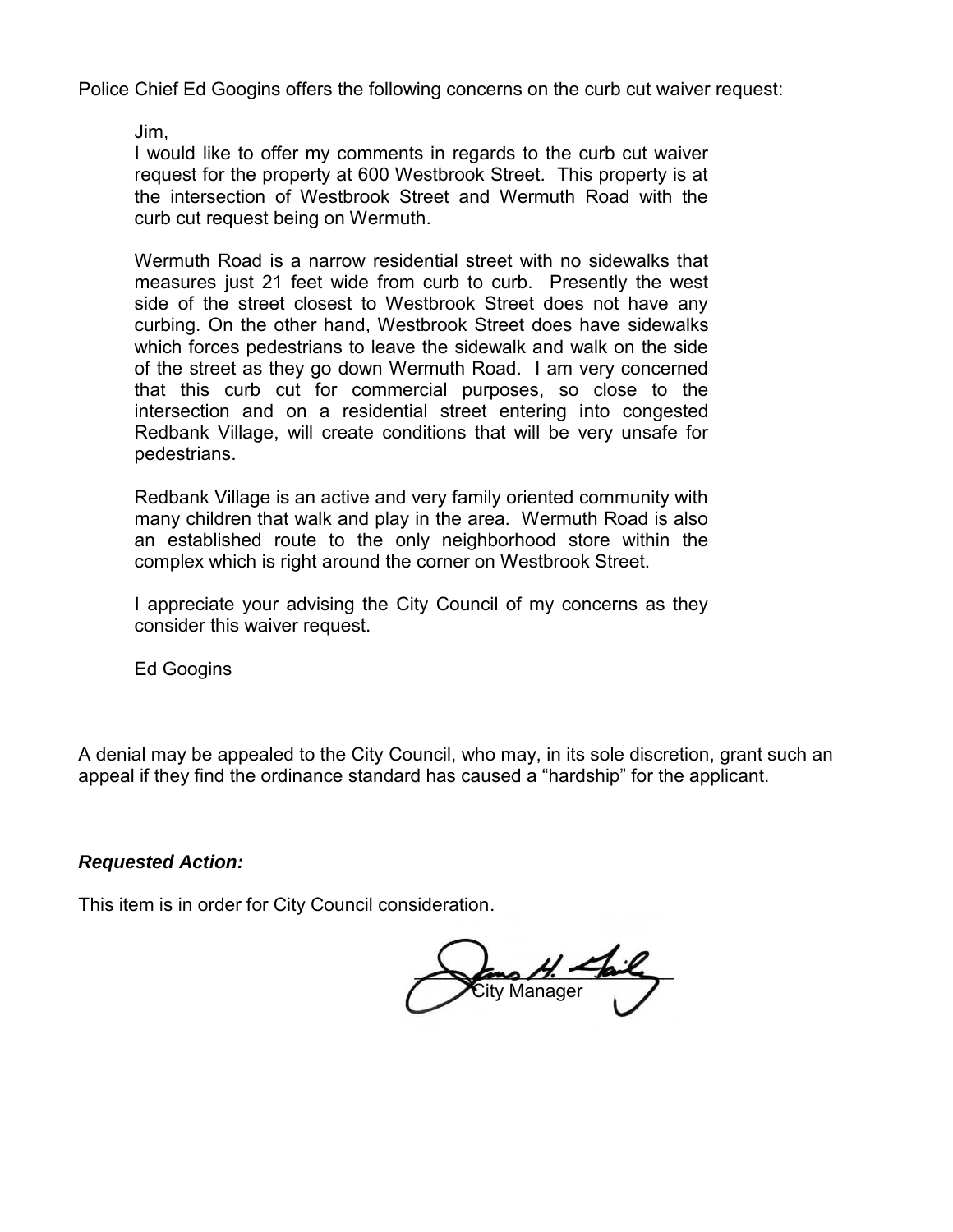

January 20, 2016 15461

James Gailey, City Manager City of South Portland 25 Cottage Road South Portland, ME 04106

#### **Special Exception & Site Plan Application – Yaz Automotive Repair & Towing 600 Westbrook Street, Tax Map 50, Lot 74-B**

Dear Jim:

Sebago Technics, Inc. is currently preparing a Special Exception & Site Plan Application for a proposed 768 square foot building containing two-stories at 600 Westbrook Street. The first floor of the building is proposed as an automotive repair facility and the second floor as an apartment. A fenced, gravel storage area is also proposed behind the building for storing vehicles associated with the applicant's automotive repair and towing business. As shown on the enclosed Existing Conditions Plan, the site is located on the corner of Westbrook Street and Wermuth Road and the only existing vehicular access is through the abutting property. As shown on the enclosed Site Plan, a new driveway is proposed to service the proposed facility from Wermuth Road.

From our conversations with City Staff and in accordance with Ordinance Section 23-37(2), we understand that a request to approve any new driveway serving a commercial use located within 200 feet of a roadway intersection must be submitted to the Public Works Director. Additionally, by Ordinance, the Director must deny this request allowing the applicant to petition the City Council for their approval consideration of the proposed driveway. Enclosed please find the denial of the proposed driveway from the Public Works Director, Doug Howard, dated January 19, 2015. We respectfully request that you review the enclosed information and to please place us on the next available Council agenda for consideration.

Thank you for your attention to this matter. If you have any questions or need additional information, please contact me.

Sincerely,

SEBAGO TECHNICS, INC.

Sherry M

Shawn M. Frank, P.E. Senior Project Manager

SMF/llg Enc.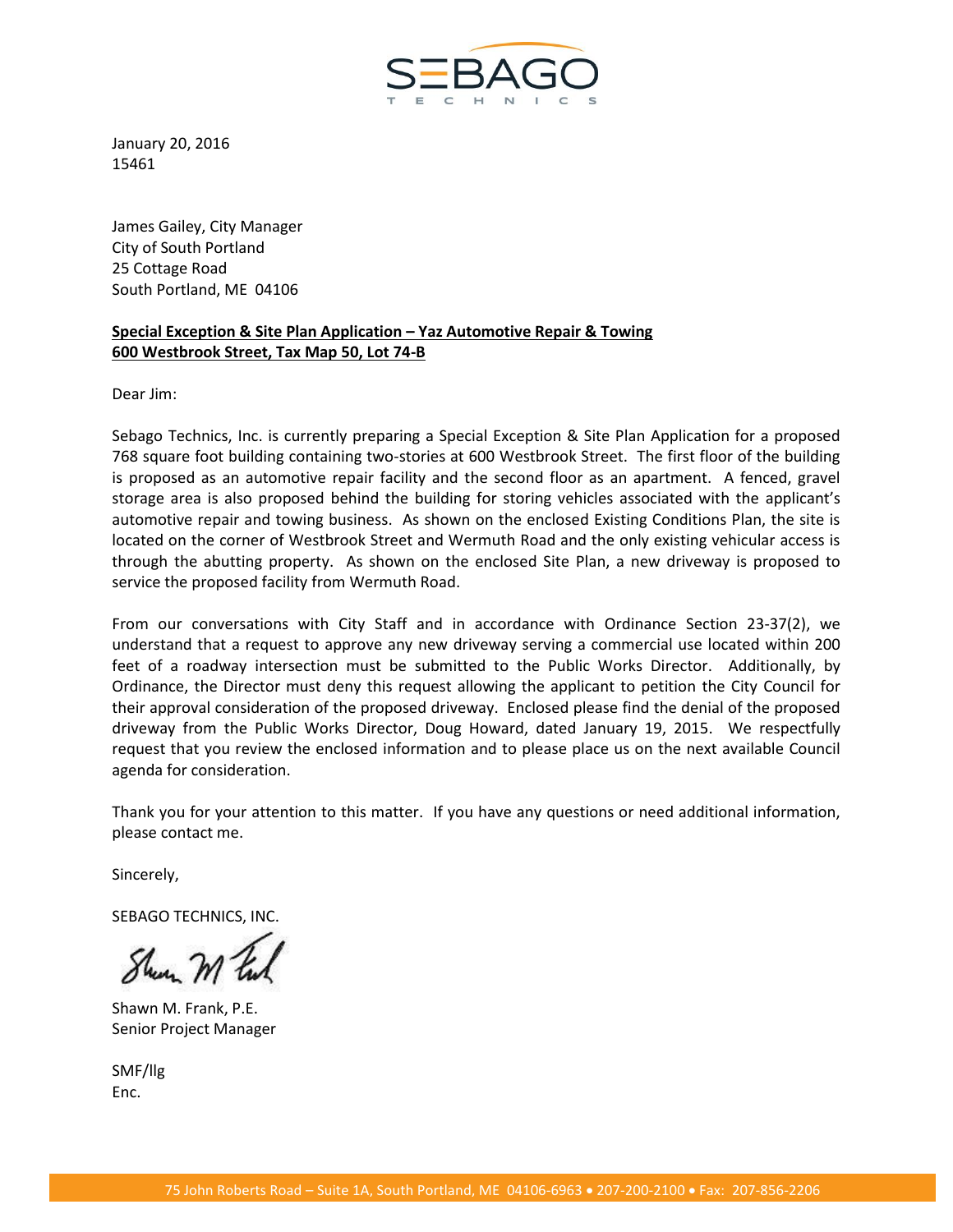

*Public Works* 

Doug Howard *Director of Public Works Phone: 207-767-7635 Fax: 207-767-7636*

To: Shawn Frank, PE Senior Project Manager Sebago Technics From: Doug Howard, Director of Public Works Subject: Curb Cut for 600 Westbrook St. Date: January 19, 2016

Dear Shawn,

I have reviewed the request for a curb cut for the lot at 600 Westbrook St. The curb cut is within 200 feet of an intersecting street. This does not meet the requirement of the ordinance therefore I am denying the application for the curb cut. This denial may be brought forth to the City Council for approval.

Respectfully,

Doyl

Doug Howard Director of Public Works

 $\_$  ,  $\_$  ,  $\_$  ,  $\_$  ,  $\_$  ,  $\_$  ,  $\_$  ,  $\_$  ,  $\_$  ,  $\_$  ,  $\_$  ,  $\_$  ,  $\_$  ,  $\_$  ,  $\_$  ,  $\_$  ,  $\_$  ,  $\_$  ,  $\_$  ,  $\_$  ,  $\_$  ,  $\_$  ,  $\_$  ,  $\_$  ,  $\_$  ,  $\_$  ,  $\_$  ,  $\_$  ,  $\_$  ,  $\_$  ,  $\_$  ,  $\_$  ,  $\_$  ,  $\_$  ,  $\_$  ,  $\_$  ,  $\_$  ,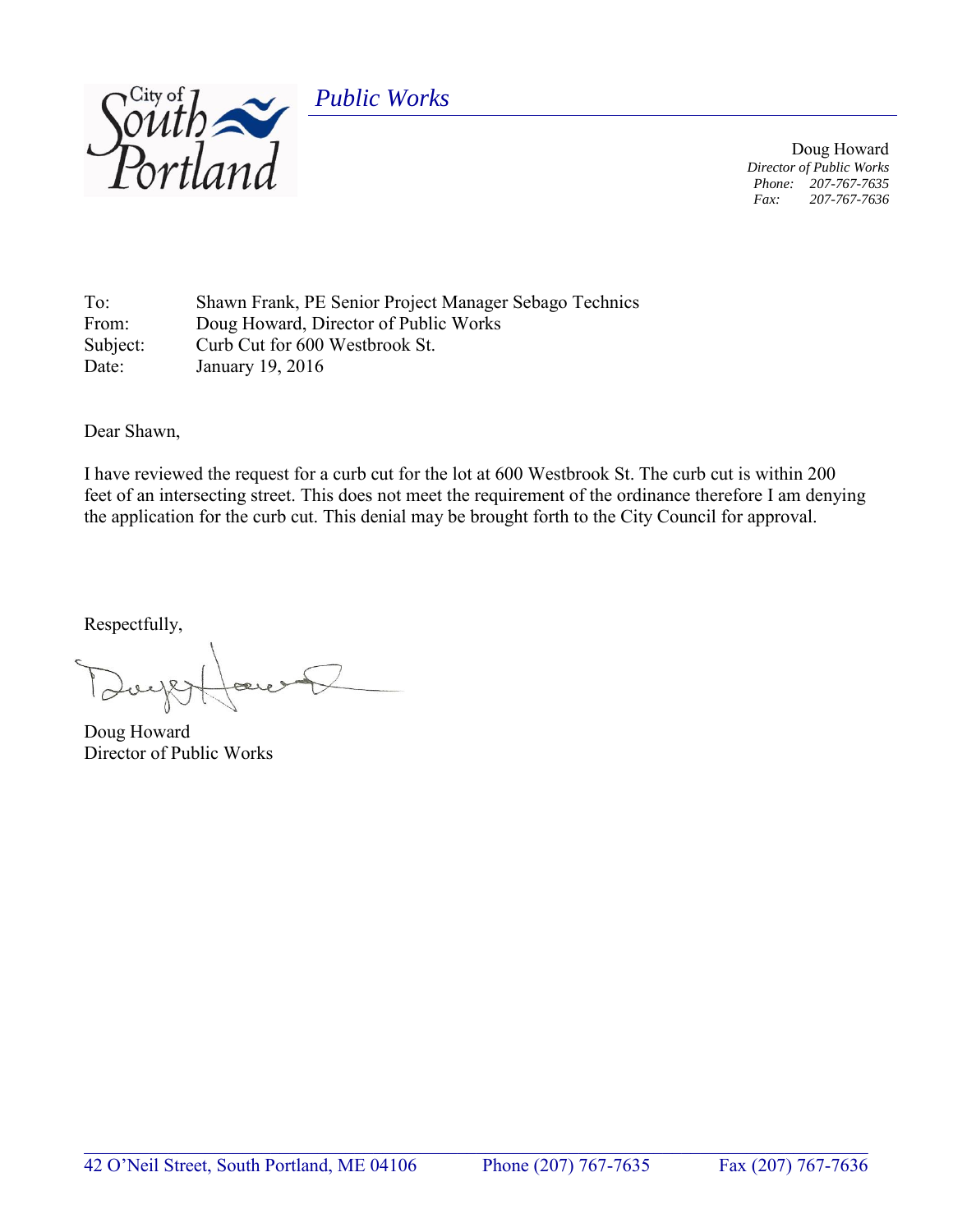



UTILITY POLE

 $-$ O-

SHEET 2 OF 6

 $15461$   $1"=10'$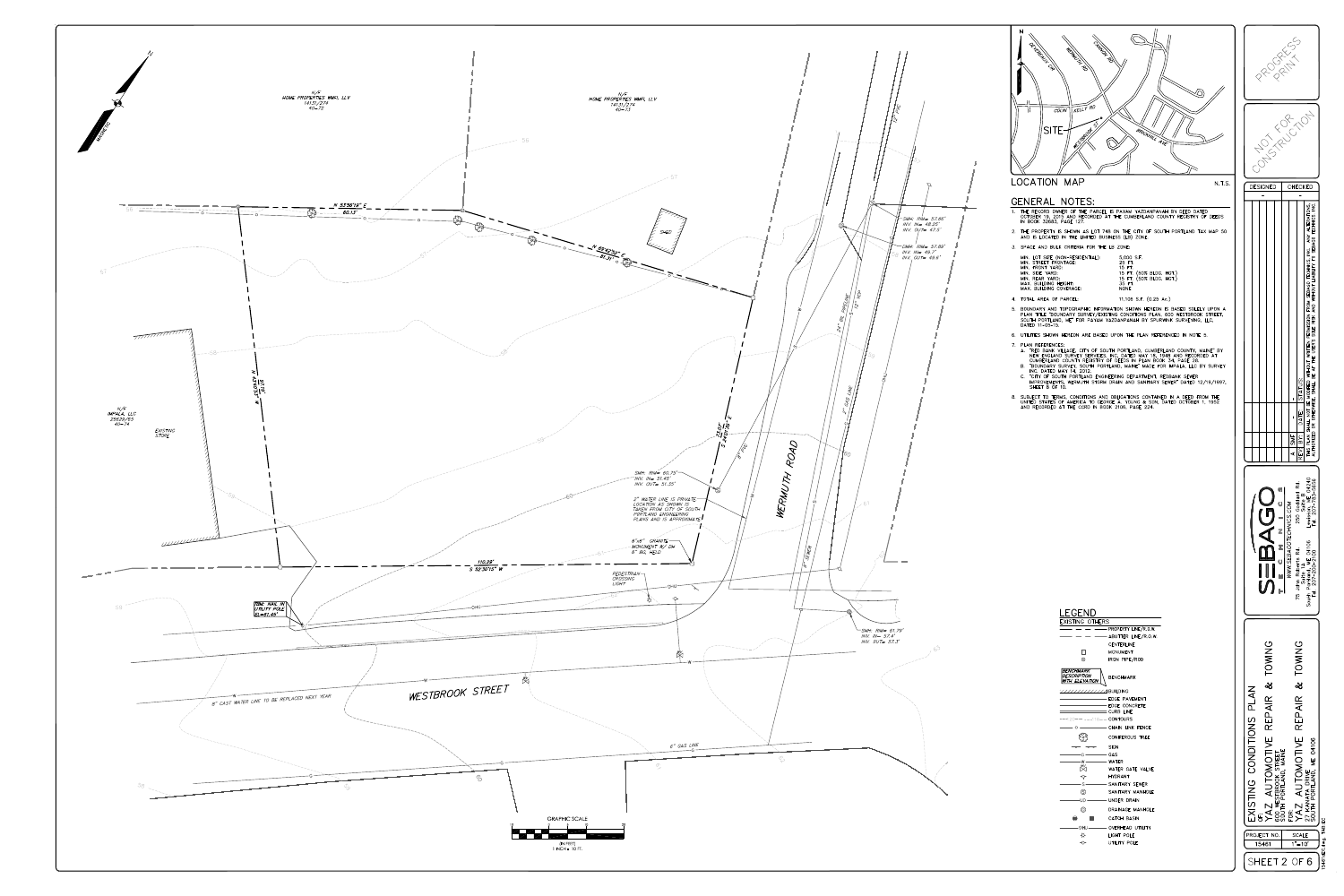



| ∍                             | PROPERTY LINE/R.O.W. |   |
|-------------------------------|----------------------|---|
|                               | ABUTTER LINE/R.O.W.  |   |
| ⊡                             | <b>MONUMENT</b>      |   |
| ⊚                             | IRON PIPE/ROD        |   |
| /////////////// BUILDING      |                      |   |
|                               | - EDGE PAVEMENT      |   |
|                               | - EDGE CONCRETE      |   |
|                               |                      |   |
| $---120------118---$ CONTOURS |                      |   |
| ∩                             | CHAIN LINK FENCE     |   |
|                               | STOCKADE FENCE       | о |
|                               | CONIFEROUS TREE      |   |
|                               | <b>SIGN</b>          |   |
| -9-                           | <b>HYDRANT</b>       |   |
| $\circledS$                   | SANITARY MANHOLE     |   |
| ⊚                             | DRAINAGE MANHOLE     |   |
| ⇔<br>▤                        | <b>CATCH BASIN</b>   |   |
| ↻                             | LIGHT POLE           |   |
|                               | <b>UTILITY POLE</b>  |   |

EXCEPTION **JTOMOTIVE**<br>OOK STREET<br>LAND, MAINE **TOMOTIVE** SPECIAL<br>
SF:<br>
VA 7 AUT<sub>I</sub><br>ATA DRI<br>PORTLAN **AU**<br>STBRO<br>PORTL N > E **SCALE**  $PROJECT NO.$  $15461$  $1"=10'$ SHEET 3 OF 6

**HIS** 

**QND** 

 $\infty$ 

REPAIR

 $\infty$ 

**EPAIR** 

 $\alpha$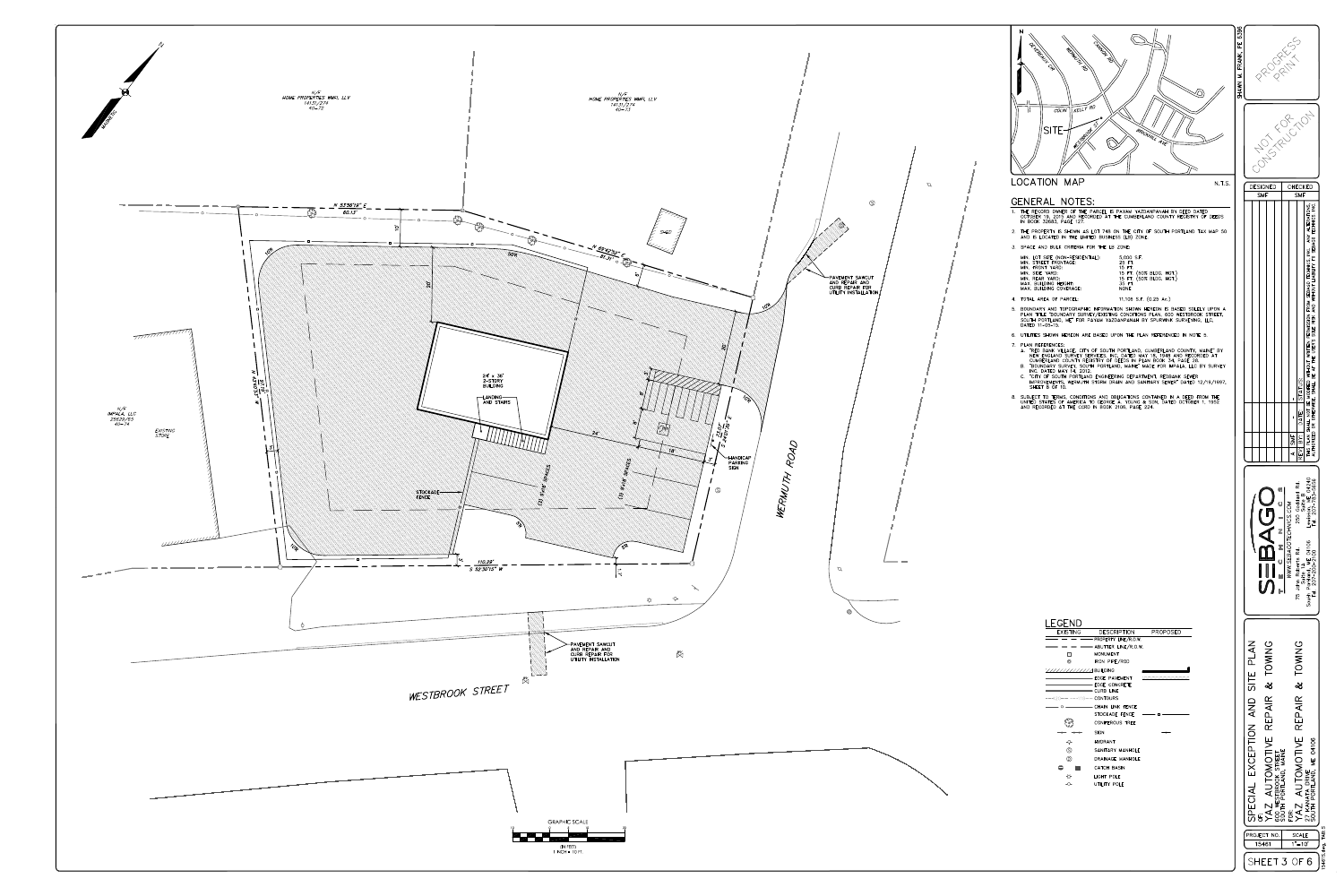

CITY OF SOUTH PORTLAND

 THOMAS E. BLAKE Mayor

 JAMES H. GAILEY City Manager

EMILY F. CARRINGTON SALLY J. DAGGETT City Clerk Jensen Baird Gardner & Henry

## **IN CITY COUNCIL**

### **ORDER #126-15/16**

**WHEREAS,** the South Portland Code of Ordinances Sec. 23-35 provides that no curb cuts may be constructed from private property to any public way without a permit from the Director of Public Works; and

**WHEREAS,** Code of Ordinances Sec. 23-37(2)(b) prohibits a commercial driveway or curb cut within 200 feet from intersections; and

**WHEREAS**, Sebago Technics, on behalf of the Yaz Automotive Repair & Towing, has demonstrated that this limitation would result in a hardship pertaining to the proposed improvements to the Yaz Automotive Repair & Towing property.

**NOW, THEREFORE,** pursuant to Code of Ordinances Sec. 23-39, and based upon the showing of hardship made by Sebago Technics, on behalf of the Yaz Automotive Repair & Towing, the City Council hereby orders that Sebago Technics, on behalf of the Yaz Automotive Repair & Towing, be granted a permit to locate a curb cut on Wermuth Road in conjunction with proposed improvements to the Yaz Automotive Repair & Towing property.

Fiscal Note: Less than \$1,000

Dated: April 4, 2016

CLAUDE V. Z. MORGAN

District One

District Two PATRICIA A. SMITH

District Three EBEN C. ROSE

District Four LINDA C. COHEN

District Five BRAD FOX

At Large MAXINE R. BEECHER

At Large THOMAS E. BLAKE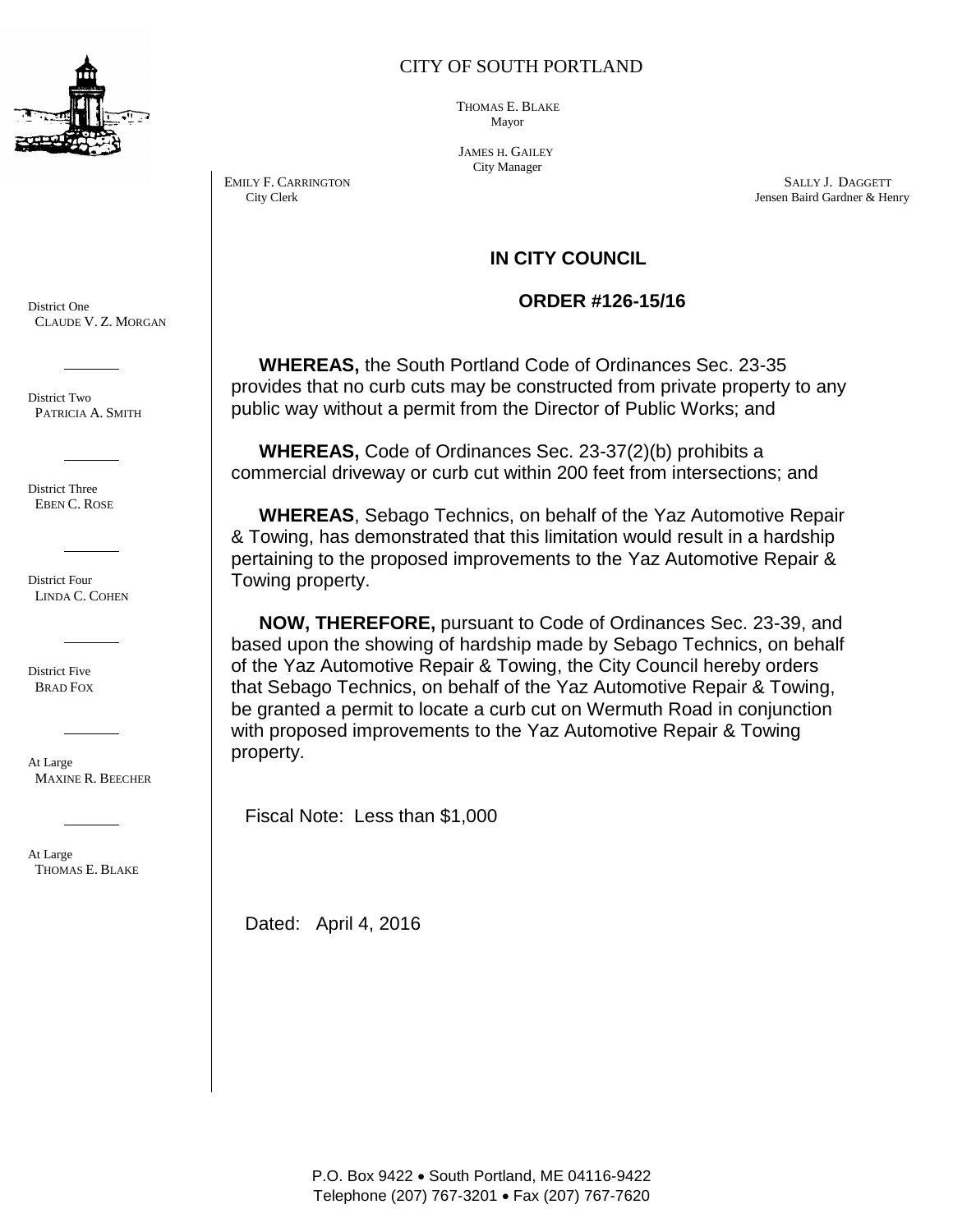